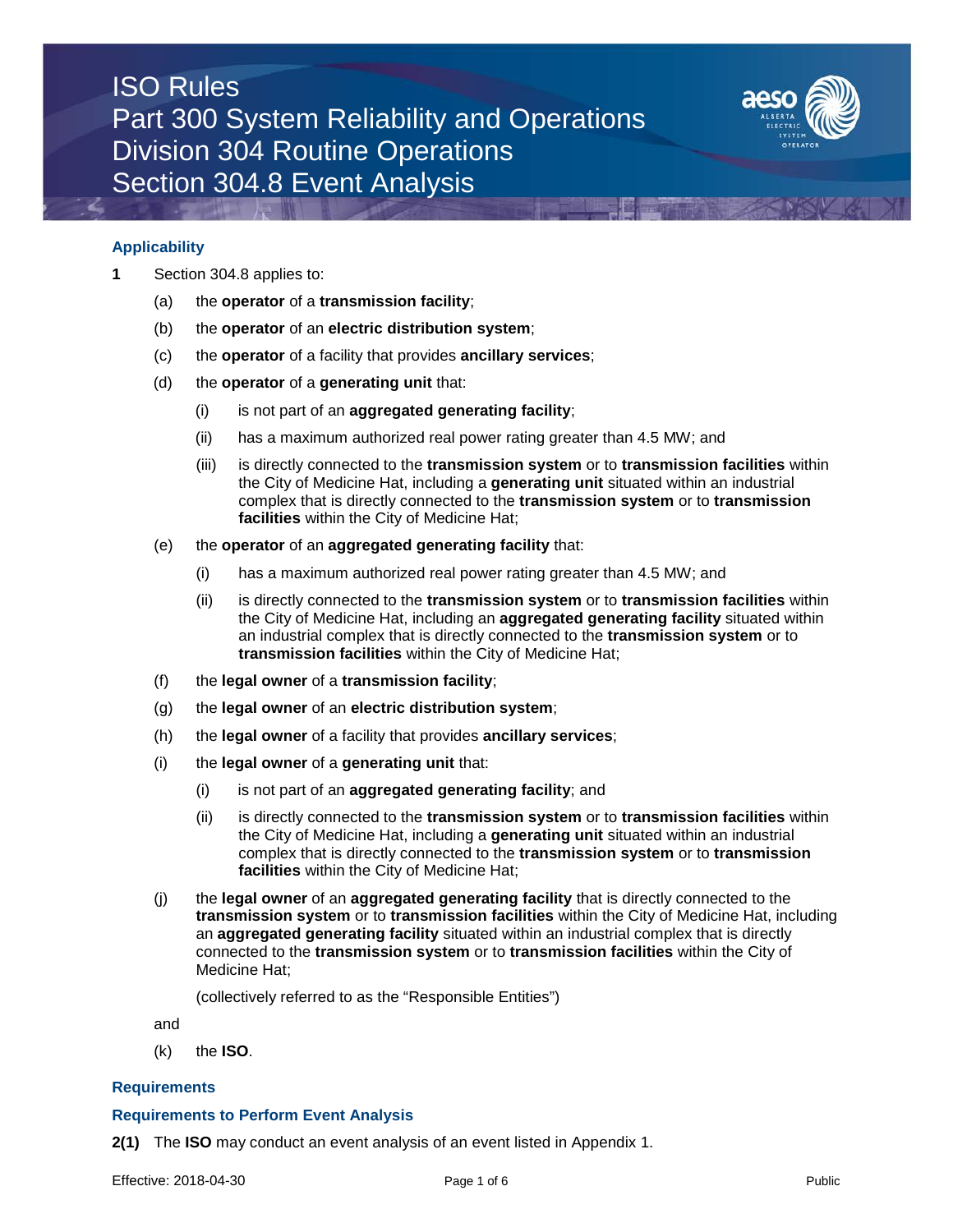

- **(2)** The **ISO** may conduct an event analysis for an event that is not listed in Appendix 1 where:
	- (a) the **ISO** determines that an analysis is necessary to evaluate the impact of an event on the reliable operation of the **interconnected electric system**; or
	- (b) an event analysis report is requested by the **NERC** or the **WECC**.

**(3)** The **ISO** may categorize the event using the highest applicable category in Appendix 1 where Category 1 is the lowest and Category 5 is the highest.

### **Event Analysis Requests**

**3** The **ISO** may request a brief report or an event analysis report or both from a Responsible Entity while conducting an event analysis.

#### **Responsible Entity Reporting**

**4(1)** A Responsible Entity must provide the **ISO** with a report requested in accordance with subsection 3:

- (a) in a manner specified by the **ISO**;
- (b) within ten (10) **business days** if the **ISO** requests a brief report; and
- (c) within thirty (30) **business days** if the **ISO** requests an event analysis report.

**(2)** Notwithstanding subsection 4(1), a Responsible Entity may request, in writing, including all relevant supporting documentation, that the **ISO** provide an extension to the time frames indicated in subsections  $4(1)(b)$  and  $4(1)(c)$ :

- (a) to allow for system restoration; or
- (b) to allow the Responsible Entity to obtain accurate and complete information regarding the event.

**(3)** The **ISO** must respond, in writing, to an extension request made in accordance with subsection 4(2) within three (3) **business days** of receiving the request.

#### **Review**

**5(1)** Upon reviewing a brief report or event analysis report provided in accordance with subsection 4, the **ISO** may request that the Responsible Entity provide additional information as required to complete the event analysis within a specified time frame.

**(2)** A Responsible Entity must, upon receiving a request from the **ISO** under subsection 5(1) and within the time frame specified in the request:

- (a) provide the **ISO** with the requested information; or
- (b) notify the **ISO**, in writing, of the reasons for which the requested information is not available or the specified time frame cannot be met.

## **ISO Reporting**

**6(1)** The **ISO** may, after reviewing the reports provided in accordance with subsection 4 and subsection 5, decide to author additional reports.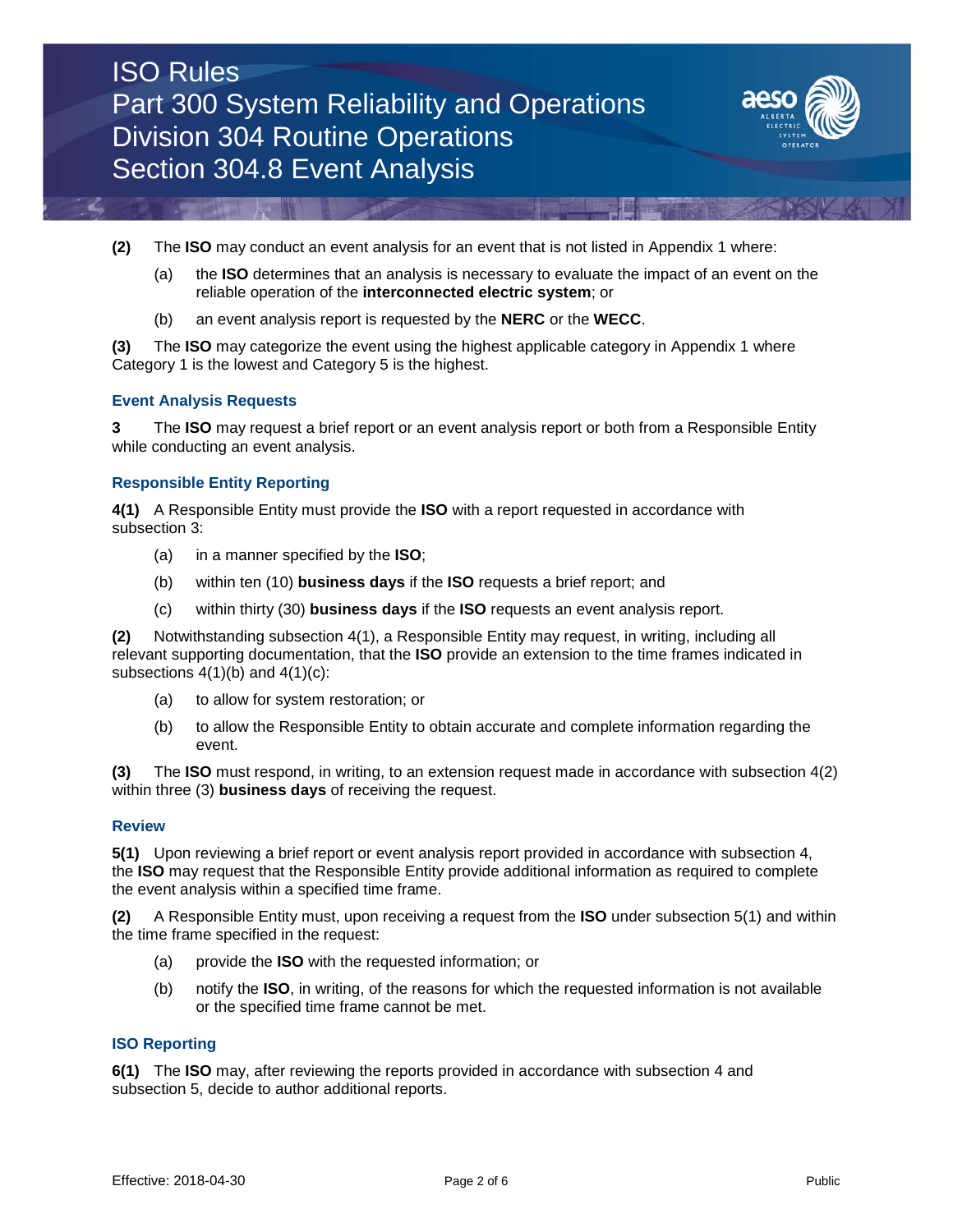

## **Event Analysis Recommendations**

- **7(1)** The **ISO** may, after completing a report under subsection 6, identify:
	- (a) the Responsible Entity required to implement each recommendation in the report; and
	- (b) an implementation date for each recommendation in the report.
- **(2)** The **ISO** may:
	- (a) provide a copy of a report issued under subsection 6 to each Responsible Entity identified under subsection 7(1); and
	- (b) advise each Responsible Entity identified under subsection 7(1), in writing, of the implementation date for each recommendation applicable to that Responsible Entity.

**(3)** Subject to subsection 7(2), the **ISO** and each Responsible Entity identified under subsection 7(1) must treat a report provided under subsection 7(2)(a) as confidential.

**(4)** Each Responsible Entity identified under subsection 7(1) must implement each applicable recommendation by resolving the outstanding issues associated with each recommendation on or before the implementation date.

- **(5)** Each Responsible Entity identified in subsection 7(1) must provide the **ISO** with:
	- (a) notification that the recommendation has been implemented in accordance with subsection 7(4) within five (5) **business days** following such implementation, or
	- (b) a revised implementation date at least five (5) **business days** before the implementation date identified by the **ISO** in subsection 7(2)(b), if the recommendation cannot be implemented in accordance with subsection 7(4).

#### **Lessons Learned**

- **8(1)** The **ISO** may complete a *Lessons Learned* document which includes the following information:
	- (a) high level details of the event;
	- (b) corrective actions for possible future events; and
	- (c) a list of lessons learned from the event.
- **(2)** A *Lessons Learned* document must not contain any of the following information:
	- (a) names of market participants;
	- (b) names of facilities;
	- (c) the date on which the event occurred; and
	- (d) to the extent practicable, any other information that would otherwise permit the identification of a market participant or facilities.
- **(3)** The **ISO** may publish the *Lessons Learned* document on the AESO website.

#### **Requirement to Report to the NERC and the WECC**

**9** The **ISO** may forward the reports and documents described in this section 304.8 to the **NERC** and the **WECC**.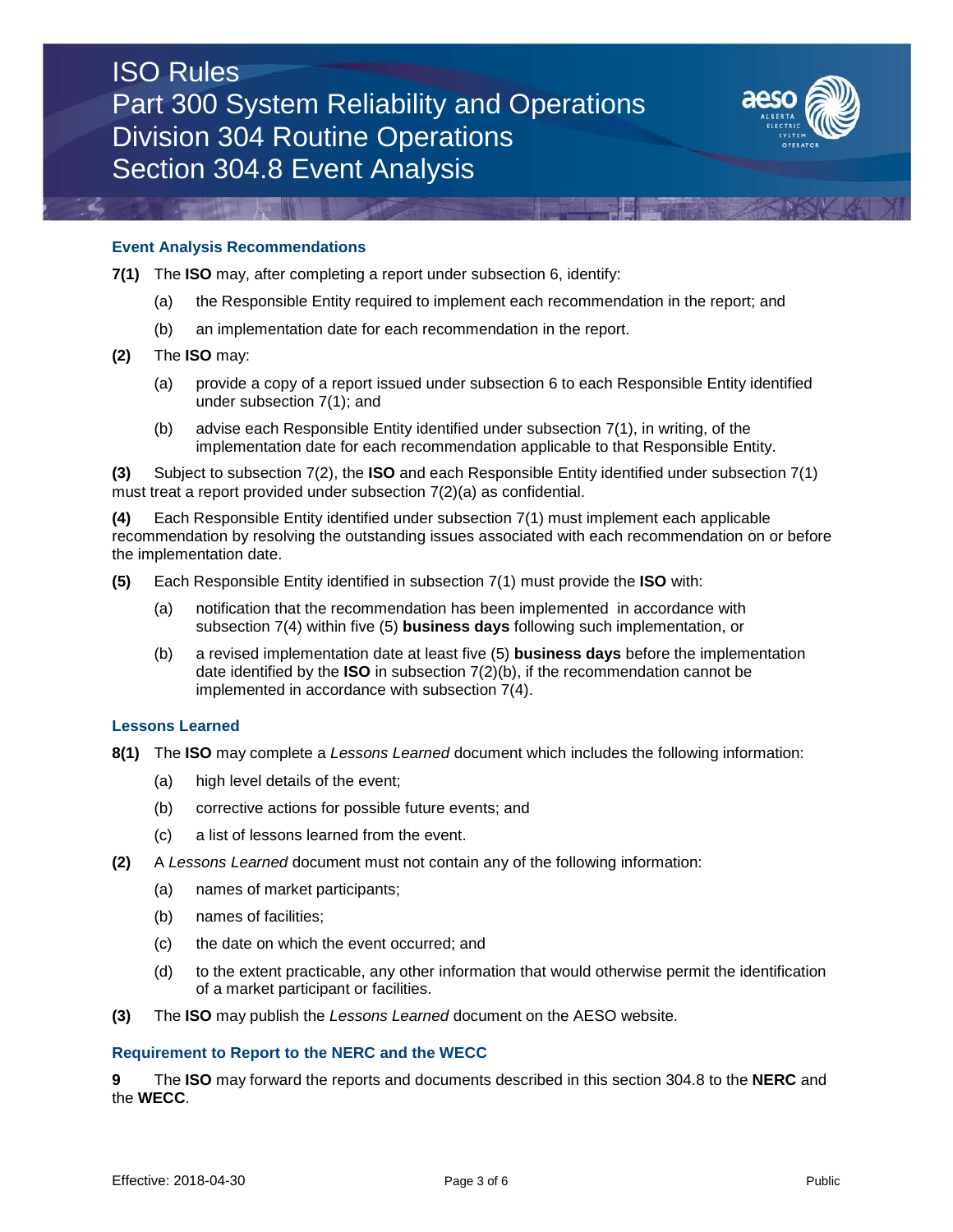

## **Appendices**

Appendix 1 – Event Categories

# **Revision History**

| <b>Date</b> | <b>Description</b> |
|-------------|--------------------|
| 2018-04-30  | Initial release    |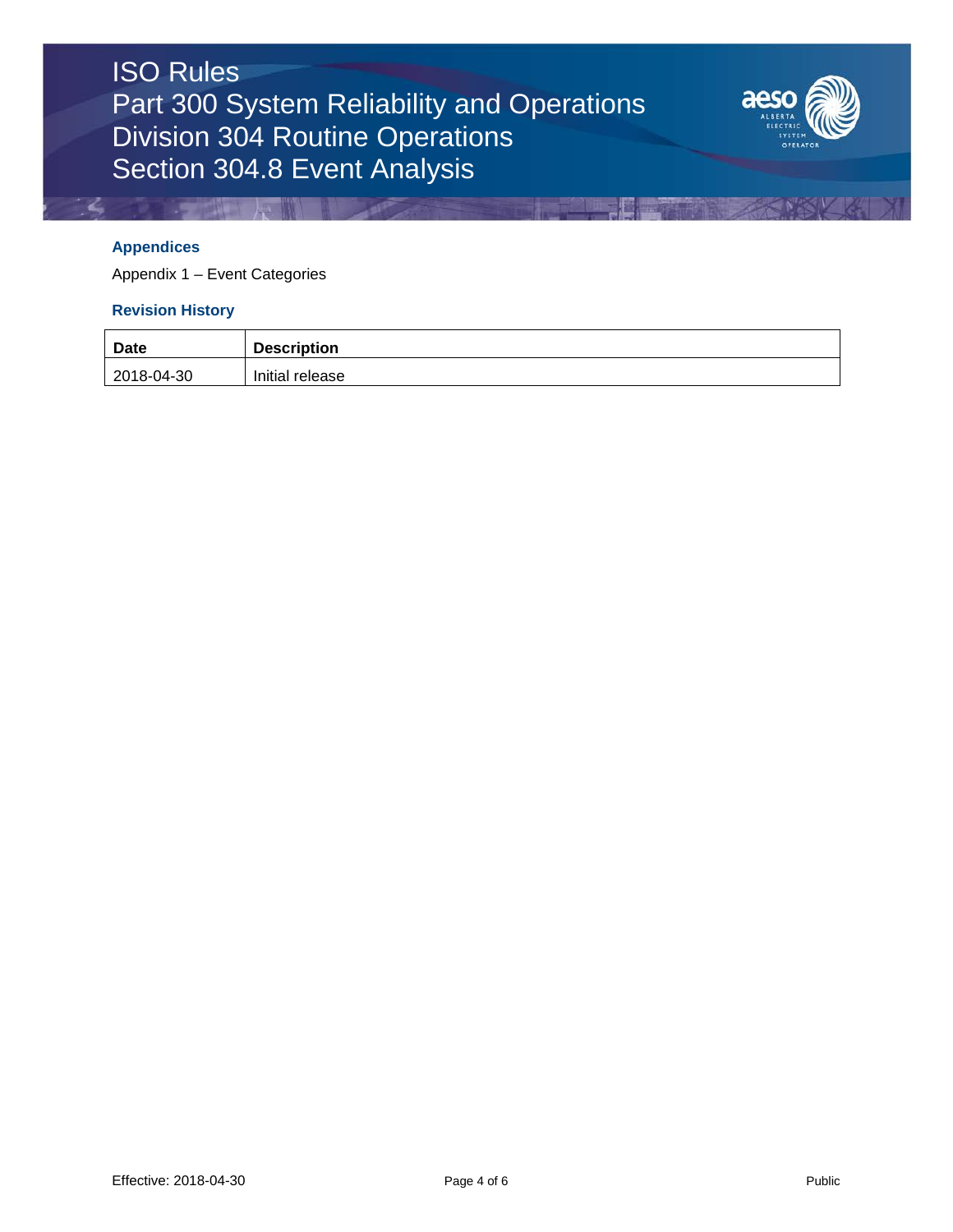# ISO Rules Part 300 System Reliability and Operations Division 304 Routine Operations Section 304.8 Event Analysis



# **Appendix 1**

## **Event Categories**

## **Category 1: An event that results in one or more of the following:**

- (a) An unexpected sustained outage caused by a common disturbance and contrary to design of any combination of three (3) or more **transmission facilities** or **generating units** with an aggregate generation of 500 MW to 1,999 MW at the time of the outage.
- (b) Failure or misoperation of a **remedial action scheme**.
- (c) A system wide voltage reduction of 3% or more that lasts more than fifteen (15) continuous minutes due to an emergency on the **interconnected electric system**.
- (d) Unintended separation within the **interconnected electric system** that results in an island of 100 MW to 999 MW. Excludes **transmission system** radial connections, and **electric distribution system** level islanding.
- (e) The loss of monitoring or control that significantly affects a Responsible Entity's ability to make operating decisions for thirty (30) continuous minutes or more, including:
	- (i) loss of **operator** ability to remotely monitor or control elements of the **bulk electric system** or **generating units** connected to the **bulk electric system**;
	- (ii) loss of communications from supervisory and data acquisition remote terminal units for a substation rated 69 kV and above;
	- (iii) unavailability of inter **control centre** protocol links reducing **bulk electric system** visibility
	- (iv) loss of the ability to remotely monitor and control **generating units** providing **regulating reserves**; or
	- (v) state estimator or contingency analysis failing to solve at a **control centre** for:
		- (A) the **ISO**; or
		- (B) the **operator** of a **transmission facility**.

### **Category 2: An event that results in one or more of the following:**

- (a) Complete loss, for thirty (30) minutes or more, of all voice communication systems for a **control centre** including a **control centre** for:
	- (i) the **ISO**;
	- (ii) the **operator** of a **transmission facility** (that controls **transmission facilities** at two (2) or more locations); or
	- (iii) the **operator** of a **generating unit** (that controls **generating units** at two (2) or more locations).
- (b) Operating voltage excursions at the **point of connection** equal to or greater than 10% lasting more than fifteen (15) continuous minutes.
- (c) Unintended separation within the **interconnected electric system** that results in an island of 1,000 MW to 4,999 MW.
- (d) Unintended loss of 300 MW or more of firm load for more than fifteen (15) minutes.